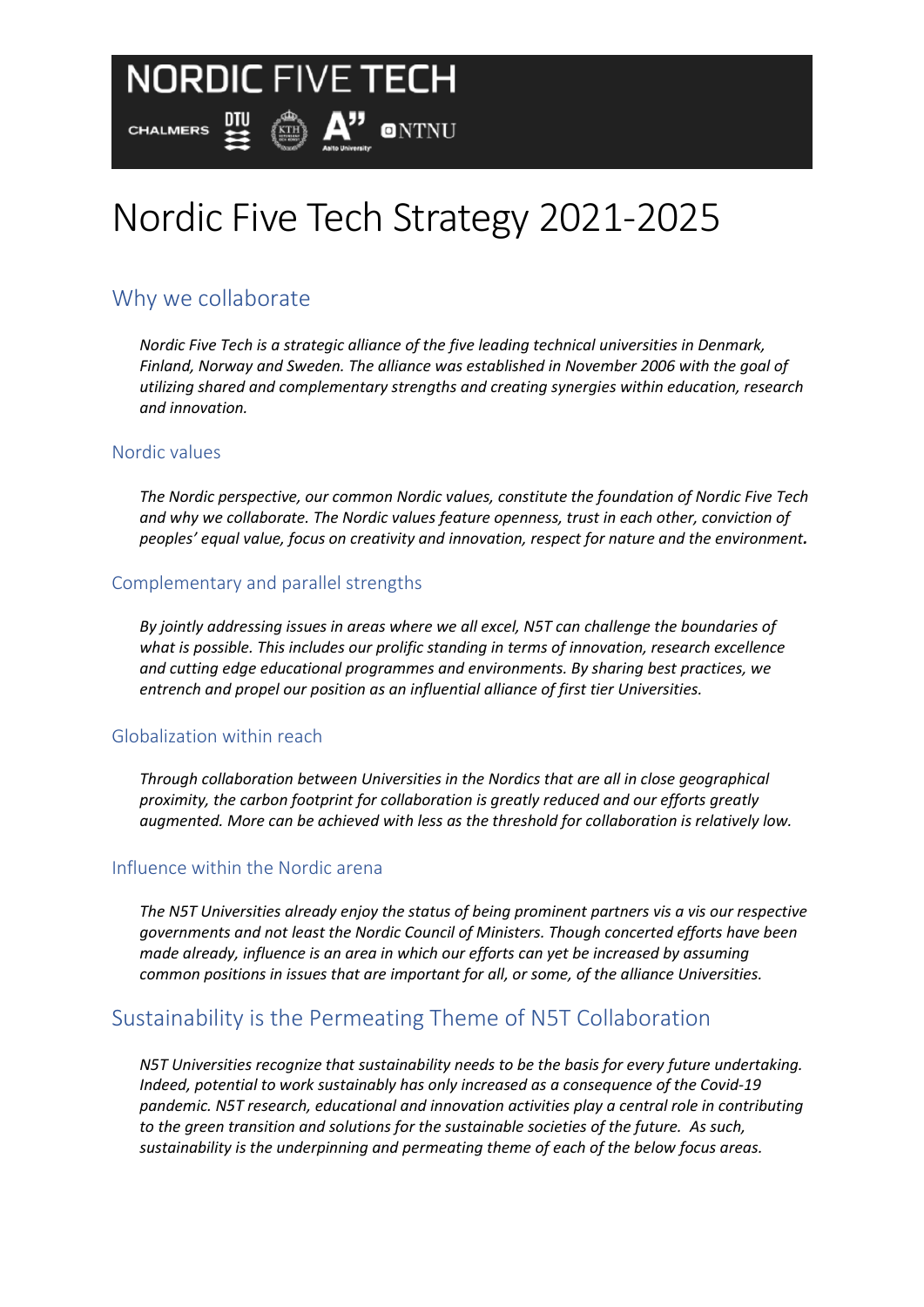# **NORDIC FIVE TECH**

**KTH** 

**CHALMERS** 

# Focus areas in the coming four years

### **I Education - We offer unique and high-quality university education by**

**ONTNU** 

*1. increasing the magnitude of Student Mobility* 

The alliance aims to attain significantly increased and balanced student mobility between our five Universities by realizing the extended campus concept. This includes both physical and virtual mobility but will focus on the former. Endeavors in developing physical mobility will focus on incentivizing students to choose a N5T University as their exchange destination. To stimulate virtual mobility a joint N5T course catalogue and an extended virtual curriculum, featuring blended learning, will be explored. The close proximity of our Universities allows for sustainable travel options, meaning that environmental impact will be minimal.

### 2. *developing our Educational Infrastructure*

Pedagogical development, including digital tools and methodologies, sustainable learning environments and digitalization are necessary parts in future Engineering education. Additionally, Lifelong Learning is an area of increasing importance that is both in high demand from industry and prioritized by all of the alliance Universities. Consequently, N5T will greatly emphasize benchmarking and sharing of best practices within these areas.

2. *offering Joint Master's Programmes* 

Joint Master's programmes are and will continue to be an important joint educational activity for the alliance. The aim of the joint programmes is to offer unique educational content, support educational synergies and to integrate educational offers across the alliance with the objective to create an extended campus

#### **II Research – we offer knowledge for a better world by**

*1. developing collaboration in Doctoral Education*

During the coming years N5T will focus on increasing the collaboration in doctoral education, in the context of working towards the Sustainable Development Goals. Jointly supervised projects will be offered in topics selected on a yearly basis. The aim of these efforts is to build a Nordic network for young researchers and provide access to the local research environments, infrastructure and courses across all partners. Financial and other means of support, including incorporating utilization of the N5T Joint PhD course database will be explored in setting up this initiative.

#### *2. further developing our Research Infrastructure collaboration*

Research Infrastructures including data, digital tools and methodologies, are essential assets for all N5T institutions and also large and long-term investments. It is believed that the N5T partners can benefit greatly from improving joint access to their combined catalogue of Research Infrastructure and thereby provide a platform for utilizing complementary equipment. In building on the work done by the Shared Infrastructure Group, N5T will investigate how to develop Research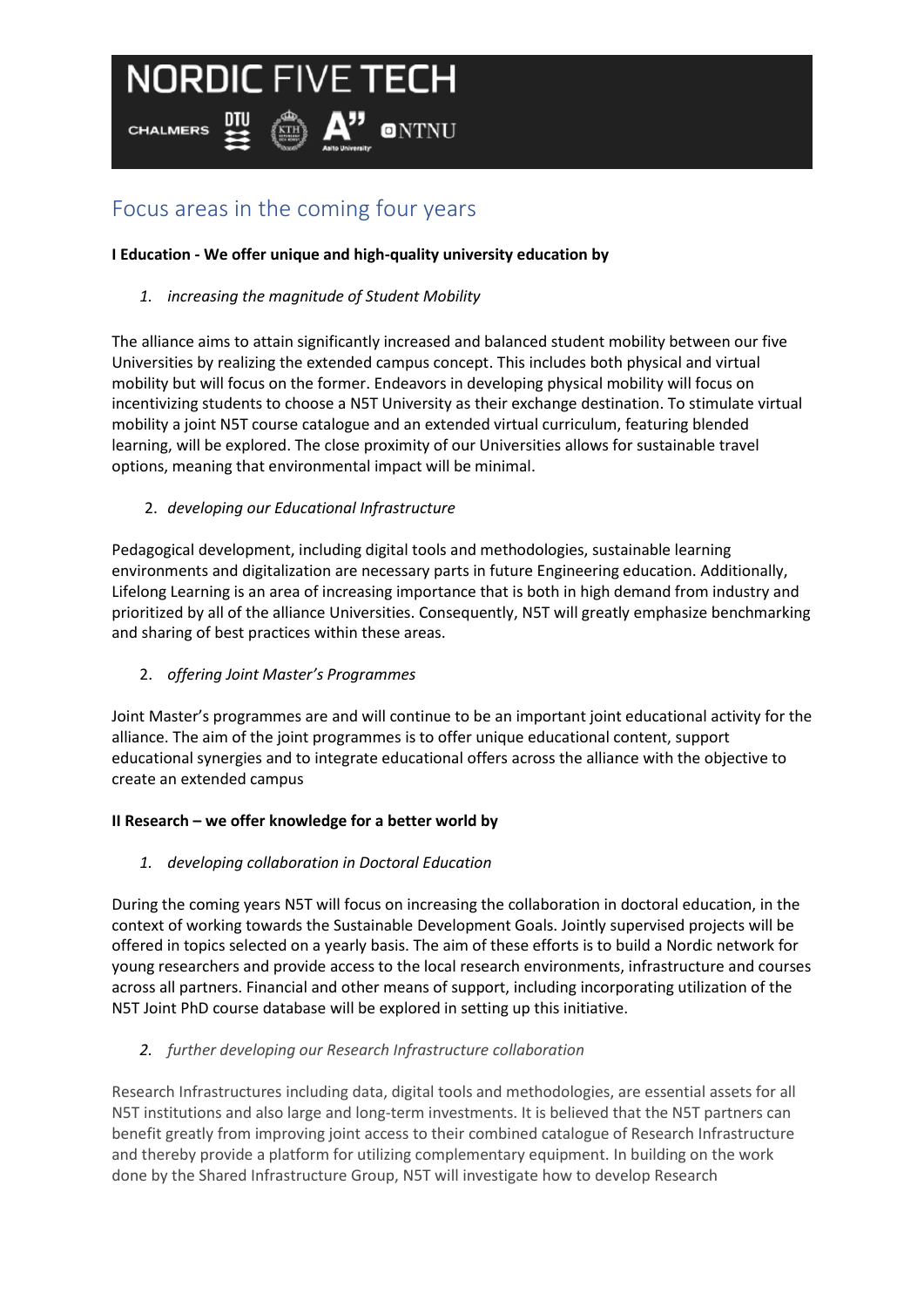# **NORDIC FIVE TECH**

 $\left(\mathbb{R}\right)$   $\mathsf{A}$ <sup>"</sup> ontnu

 $\mathbf{H}$ 

**CHALMERS** 

Infrastructure collaboration by sharing access, collaborating on joint training initiatives and exchanging methodologies. This initiative will also investigate potential funding opportunities for acquiring joint Research Infrastructure. The aim of these efforts is to position N5T infrastructures internationally and increase collective competitiveness.

## *3. joining forces in acquiring Research Funding*

Nordic Five Tech aims to continue on-going efforts on research support collaboration within the alliance through the Working Group Research Funding, thereby contributing to capacity building of and best practice exchange between its research support functions. As a means to increase proclivity for researchers to apply for joint funding with alliance colleagues, the Working Group Research Funding aims to establish a N5T incentive scheme through joint workshops, seminars, study visits etc., relating to Nordic and European funding opportunities.

*4. becoming the higher education spearhead in Artificial Intelligence application to serve society* 

Our Universities are all heavily engaged in AI research in our own right and can only become stronger by collaborating and coordinating our efforts. The Nordic AI Network constitutes an important platform for furthering alliance ambitions within this area.

### **III Creating Positive Impact by**

*1. joining forces on Strategic Political Statements*

The alliance Universities share a common value to address the grand challenges facing our world, educating global citizens capable of being leaders who contribute to society and increasing the knowledge and innovation capacity of those within our spheres of influence. The alliance Universities share best practices and work to jointly communicate and raise awareness of this impact. N5T also seeks to jointly influence decision makers at the national, Nordic and European level. This includes writing joint statements and preparing white papers that address key issues that are of importance to N5T universities and societies. When appropriate the alliance will also arrange and support joint events that broaden and highlight our impact.

*2. sharing best practice in developing the role of Universities as Ecosystems for Innovation*

The N5T Universities will share best practices on positively impacting society through development of new innovations, business developments and increased employment in the Nordic countries. The aim of these efforts is to initiate the development of a Nordic model to achieve sustainable communities by focusing on knowledge, expertise and technological solutions through collaboration with municipalities as living labs. Especially, the N5T will share experiences in student entrepreneurship and as contributors in ecosystems for innovation as well as in development of smart regions and sustainable communities in accordance with outlines in Horizon Europe. The N5T universities emphasize the broad approach to impact and innovation, considering education, research and innovation perspectives.